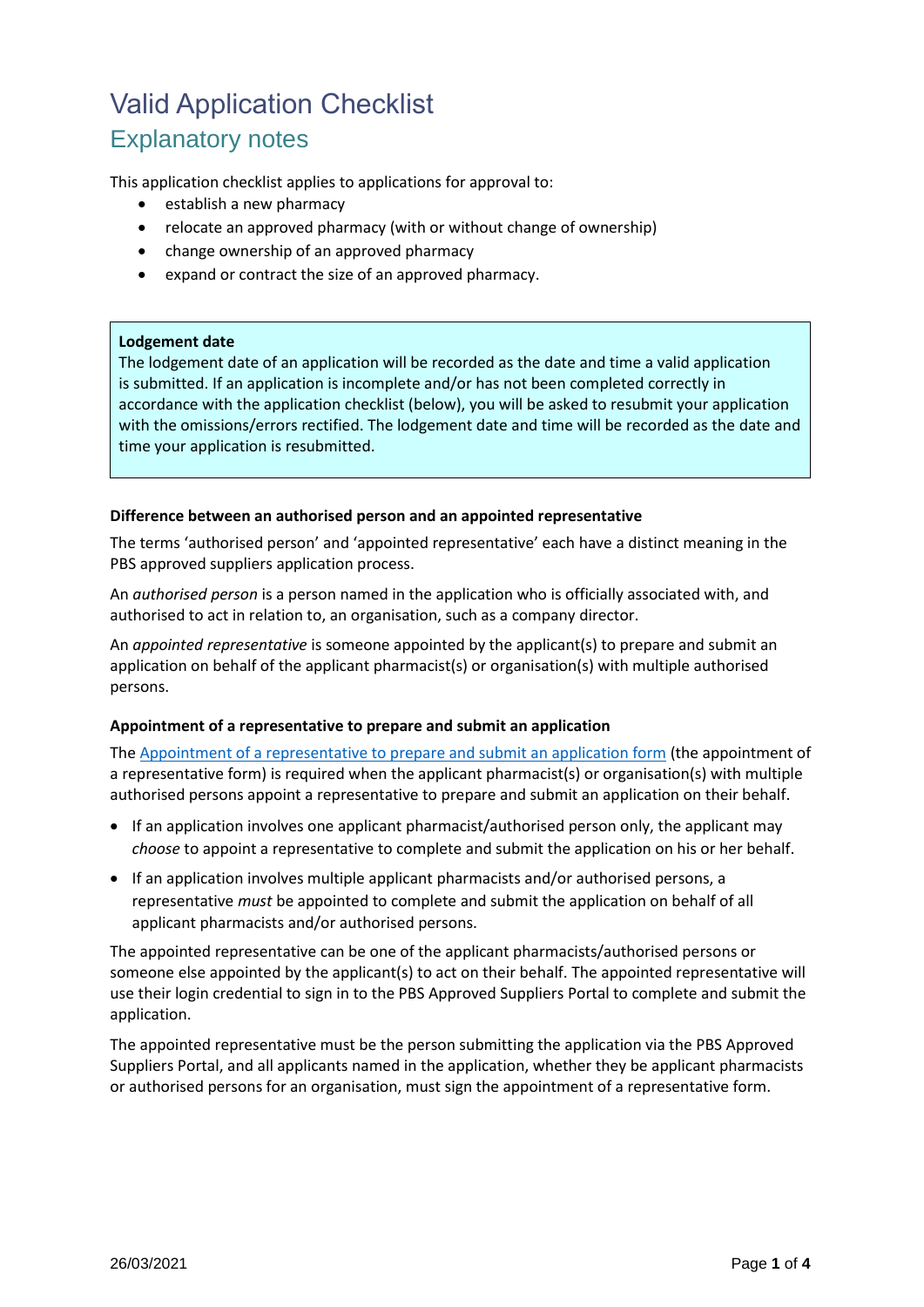# **Applicant(s) Details**

An applicant can be an individual pharmacist or an organisation (i.e. company or friendly society) or a combination of applicant types.

Each individual pharmacist and at least one authorised person for each organisation must be qualified to provide pharmacy services, and details provided must be consistent with the AHPRA register and the existing pharmacy approval (if applicable)\*.

If an applicant is an organisation, person(s) officially associated with that organisation must be added to the application as authorised persons (not applicants\*\*) for example:

- If the applicant is a company, the director(s) must be added as authorised person(s).
- If the applicant is a friendly society, the board member(s) and the secretary must be added as authorised person(s).

For change of ownership applications, the applicant(s) will be the incoming owner(s).

If an application involves bringing in a partner by selling a share of the pharmacy business, all current owner(s) must be listed in the current owner(s) declaration form as current owner(s) and in the application as applicant(s). Current owner(s) details must be consistent with the existing pharmacy approval\*.

The names of the applicants (and any other information you provide in your application regarding ownership, trading name and address of pharmacy) must be consistent with the details that you provide to the relevant state or territory pharmacy approval authority when seeking their approval to operate a pharmacy business at the proposed premises.

\* Due to changes that came into effect on 11 December 2020 to exclude references to trusts in the assessment and approval of applications, if your existing pharmacy approval is granted to an individual or company as trustee of a trust, this will be taken into account when reviewing the application for validity.

\*\* An authorised person for an organisation should not be added again as an individual applicant unless that person is applying for approval in his or her own right in addition to the organisation.

# **Supporting documentation for an applicant organisation**

The supporting documentation for an applicant organisation must be attached to the application and will depend upon the organisation type:

- If an applicant is a company, you must attach evidence confirming the authority of the authorised person(s) to act in relation to the company (e.g. ASIC company extract that lists the directors of the company).
- If an applicant is a friendly society, you must attach an official document listing all board members (such as an ASIC extract).

The supporting documentation must be consistent with and substantiate the information provided in the 'Applicant(s) details' section of the PBS Approved Suppliers Portal.

# **Current owner(s) declaration**

If your application involves a change of ownership, the [Current owner\(s\) declaration form](https://www1.health.gov.au/internet/main/publishing.nsf/Content/pharmaceutical-benefits-scheme-approved-supplier-guides-and-forms) must be attached to your application. All current pharmacy business owners must sign the current owner(s) declaration. By pharmacy business owner(s) we mean all approved individual pharmacists and/or all authorised persons for an organisation (i.e. company directors and/or friendly society approved representatives). The details provided in the current owner(s) declaration must be consistent with the existing pharmacy approval.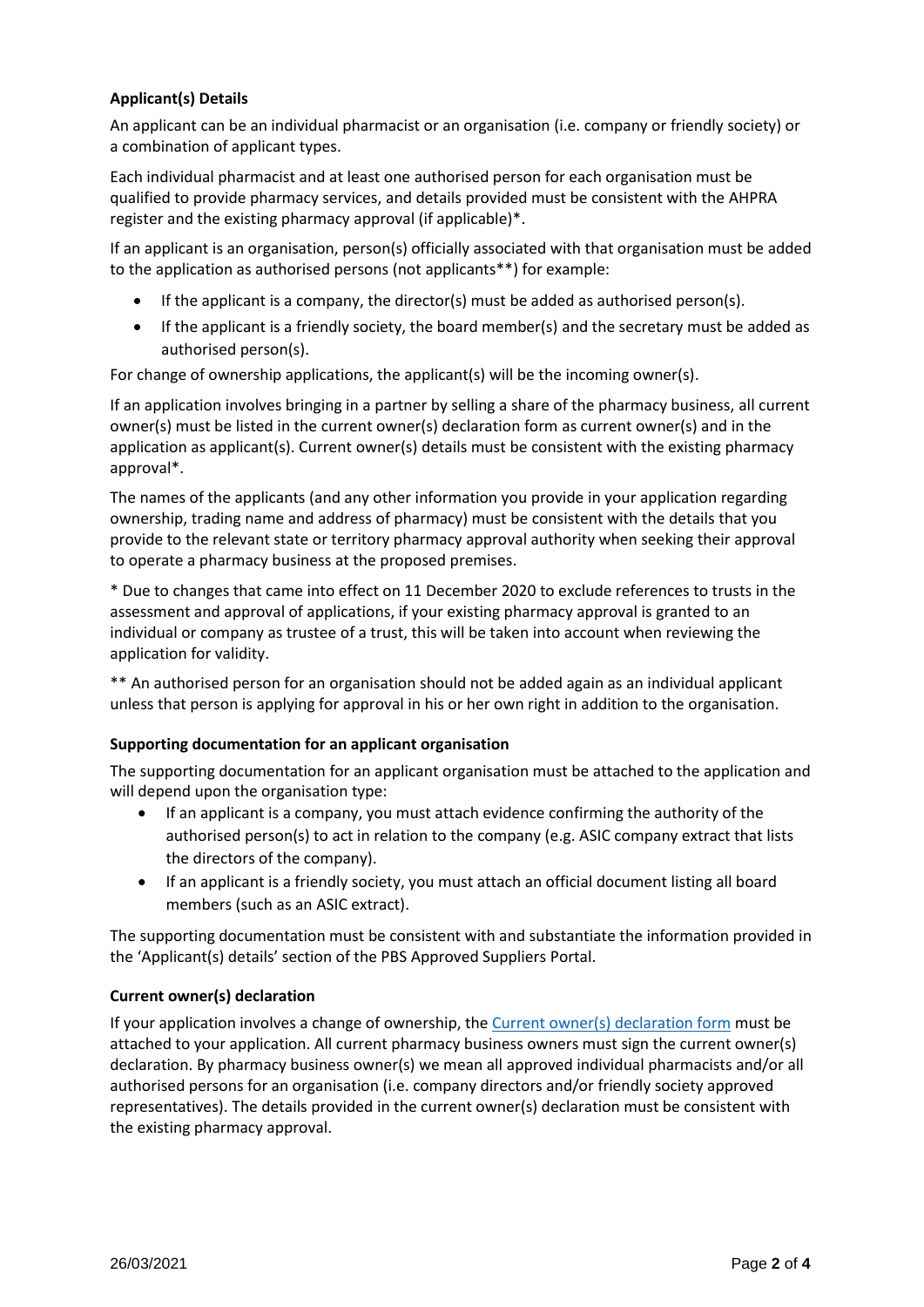# **PDF Forms**

If applicable, ensure you use the appointment of a representative form and current owner(s) declaration form available at **www.health.gov.au/pbsapprovedsuppliers** unde[r Guides and Forms](https://www1.health.gov.au/internet/main/publishing.nsf/Content/pharmaceutical-benefits-scheme-approved-supplier-guides-and-forms) at the date of application. If an out-of-date form is used, your application will be returned for resubmission.

# **Checklist**

If your application contains any errors or omissions in relation to the following requirements, you will be asked to resubmit your application. The lodgement date and time will be revised to when your application is resubmitted.

| Requirement |                                                                                                                                                                                                                                                                                                                                                                    |                                                                                                                                                         |
|-------------|--------------------------------------------------------------------------------------------------------------------------------------------------------------------------------------------------------------------------------------------------------------------------------------------------------------------------------------------------------------------|---------------------------------------------------------------------------------------------------------------------------------------------------------|
| 1.          | Appointment of a representative form is attached (if applicable)<br>The appointment of a representative form must be attached when<br>the applicant pharmacist(s) or organisation(s) with multiple                                                                                                                                                                 | Attached                                                                                                                                                |
|             |                                                                                                                                                                                                                                                                                                                                                                    | or                                                                                                                                                      |
|             | authorised persons appoint a representative to prepare and submit<br>an application on their behalf. This form is to be attached to your<br>application at the 'Declarations' section of the PBS Approved<br><b>Suppliers Portal</b>                                                                                                                               | I am the sole<br>applicant/authorised person<br>and I am submitting the<br>application myself.                                                          |
|             | 2. Applicant(s) details entered correctly<br>An applicant can be an individual pharmacist or an organisation.<br>For details about how to enter applicant(s) details correctly, refer to<br>the explanatory notes above and the relevant guide for submitting<br>an application.                                                                                   | Applicant(s) details have been<br>entered in accordance with<br>the explanatory notes above<br>and the relevant guide for<br>submitting an application. |
| 3.          | Pharmacist(s) details are consistent with the AHPRA register.                                                                                                                                                                                                                                                                                                      | Consistent                                                                                                                                              |
| 4.          | Applicant(s) and/or current owner(s) details are consistent with<br>the existing pharmacy approval (if applicable).                                                                                                                                                                                                                                                | Consistent                                                                                                                                              |
|             | Due to changes that came into effect on 11 December 2020 to<br>exclude references to trusts in the assessment and approval of                                                                                                                                                                                                                                      | or                                                                                                                                                      |
|             | applications, if your existing pharmacy approval is granted to an<br>individual or company as trustee of a trust, this will be taken into<br>account when reviewing the application for validity.                                                                                                                                                                  | My application does not<br>involve an existing pharmacy<br>approval.                                                                                    |
| 5.          | Supporting documentation for an applicant organisation is<br>attached (if applicable)<br>Supporting documentation for applicant organisation(s) listed in<br>your application must be attached. The supporting documentation<br>must substantiate the information you have provided in the<br>'Applicant(s) details' section of the PBS Approved Suppliers Portal. | Attached                                                                                                                                                |
|             |                                                                                                                                                                                                                                                                                                                                                                    | or                                                                                                                                                      |
|             |                                                                                                                                                                                                                                                                                                                                                                    | My application does not<br>involve an organisation.                                                                                                     |